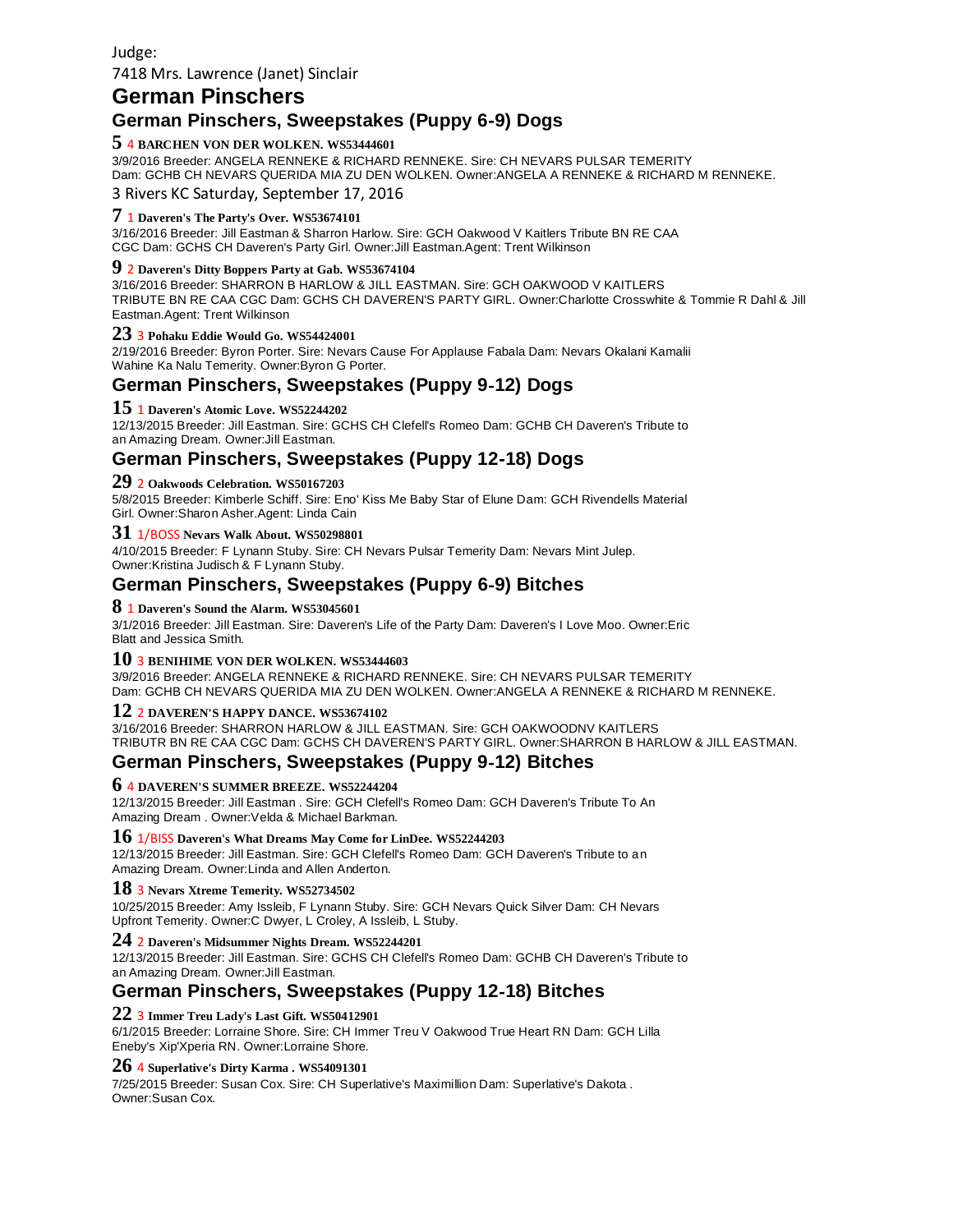#### **30** <sup>2</sup>**Oakwoods Causing A Commotion. WS50167201**

5/8/2015 Breeder: Kimberle Schiff. Sire: Eno' Kiss Me Baby Star Of Elune Dam: GCHS Rivendells Material Girl. Owner:Kimberle Schiff.

#### **50** <sup>1</sup>**Ch Nevars Whirlaway. WS50298803**

4/10/2015 Breeder: F Lynann Stuby. Sire: Ch Nevars Pulsar Temerity Dam: Nevars Mint Julep RN. Owner:F Lynann Stuby & E&F Schenck & A Issleib.

3 Rivers KC Saturday, September 17, 2016

# **German Pinschers, Sweepstakes (Veterans 9+ Years) Bitches**

## **54** <sup>1</sup>**CH. Dreamcatcher Reign V Adel. WS03705005**

Best in Vet 1/16/2003 Breeder: Richard & Deann Richardson. Sire: CH. Dreamcatcher's Mercury Dam: Abrakadabra Sweeps Vbrne. Owner:Diane Austin.

# **German Pinschers, Puppy (6**‐**9 Months) Dogs**

### **5** <sup>3</sup>**BARCHEN VON DER WOLKEN. WS53444601**

3/9/2016 Breeder: ANGELA RENNEKE & RICHARD RENNEKE. Sire: CH NEVARS PULSAR TEMERITY Dam: GCHB CH NEVARS QUERIDA MIA ZU DEN WOLKEN. Owner:ANGELA A RENNEKE & RICHARD M RENNEKE.

#### **7** <sup>2</sup>**Daveren's The Party's Over. WS53674101**

3/16/2016 Breeder: Jill Eastman & Sharron Harlow. Sire: GCH Oakwood V Kaitlers Tribute BN RE CAA CGC Dam: GCHS CH Daveren's Party Girl. Owner:Jill Eastman.Agent: Trent Wilkinson

## **9** 1/W **Daveren's Ditty Boppers Party at Gab. WS53674104**

3/16/2016 Breeder: SHARRON B HARLOW & JILL EASTMAN. Sire: GCH OAKWOOD V KAITLERS TRIBUTE BN RE CAA CGC Dam: GCHS CH DAVEREN'S PARTY GIRL. Owner:Charlotte Crosswhite & Tommie R Dahl & Jill Eastman.Agent: Trent Wilkinson

# **German Pinschers, Bred**‐**By**‐**Exhibitor Dogs**

#### **11** <sup>1</sup>**Starview Rock N Roll Star of Leilani. WS47790501**

3/30/2014 Breeder: Reid and Ladonna Loken. Sire: CH Severhaus Jasper Leilani Dam: GCH Adel Impetuous Temerity RN NA NAJ. Owner:Reid and Ladonna Loken.

#### **17** <sup>2</sup>**Nevars Yes I Can Temerity. WS52632702**

11/7/2015 Breeder: Amy & Todd Issleib and F. Lynann Stuby. Sire: Ch Nevars Pulsar Temerity Dam: Nevars Mint Julep. Owner:Amy & Todd Issleib and F. Lynann Stuby.

#### **23** <sup>3</sup>**Pohaku Eddie Would Go. WS54424001**

2/19/2016 Breeder: Byron Porter. Sire: Nevars Cause For Applause Fabala Dam: Nevars Okalani Kamalii Wahine Ka Nalu Temerity. Owner:Byron G Porter.

# **German Pinschers, Open Dogs**

## **25** <sup>2</sup>**Legacy's Tango at Superlative . WS44073401**

1/8/2013 Breeder: Laura Mills . Sire: GCH Legacy's Bit of Midas Gold Dam: Legacy's Gold-en Destiny. Owner:Susan Cox .

#### **27** <sup>3</sup>**LARCONS STATION MASTER. WS48490603**

9/11/2014 Breeder: Connie Wick. Sire: CH XITAMIZ MOLTAZ Dam: GCH NEVARS MISS BEHAVIN. Owner:Kevin J. Hanson / c/o Connie Wick.

#### **29** 1/R **Oakwoods Celebration. WS50167203**

5/8/2015 Breeder: Kimberle Schiff. Sire: Eno' Kiss Me Baby Star of Elune Dam: GCH Rivendells Material Girl. Owner:Sharon Asher.Agent: Linda Cain

## **33** <sup>4</sup>**Pohaku Bye Bye Bluebird of Nevar. WS53400203**

11/21/2015 Breeder: Byron Porter & Janell Porter & F Lynann Stuby. Sire: Nevars Pulsar Temerity Dam: Nevars Velocity. Owner:Byron Porter & Janell Porter.

# **German Pinschers, Puppy (6**‐**9 Months) Bitches**

## **8** 1/R **Daveren's Sound the Alarm. WS53045601**

3/1/2016 Breeder: Jill Eastman. Sire: Daveren's Life of the Party Dam: Daveren's I Love Moo. Owner:Eric Blatt and Jessica Smith.

#### **10** <sup>3</sup>**BENIHIME VON DER WOLKEN. WS53444603**

3/9/2016 Breeder: ANGELA RENNEKE & RICHARD RENNEKE. Sire: CH NEVARS PULSAR TEMERITY Dam: GCHB CH NEVARS QUERIDA MIA ZU DEN WOLKEN. Owner:ANGELA A RENNEKE & RICHARD M RENNEKE.

#### **12** <sup>2</sup>**DAVEREN'S HAPPY DANCE. WS53674102**

3/16/2016 Breeder: SHARRON HARLOW & JILL EASTMAN. Sire: GCH OAKWOODNV KAITLERS TRIBUTR BN RE CAA CGC Dam: GCHS CH DAVEREN'S PARTY GIRL. Owner:SHARRON B HARLOW & JILL EASTMAN.

#### **14** <sup>4</sup>**Pohaku Lil Surfer Girl. WS54424002**

2/19/2016 Breeder: Byron G Porter. Sire: GCH Nevars Cause For Applause Fabala Dam: GCHB CH Nevars Okalani Kamali Wahine Ka Nalu Termerity. Owner:Amy Issleib.

# **German Pinschers, Puppy (9**‐**12 Months) Bitches**

**6** 3 **DAVEREN'S SUMMER BREEZE. WS52244204**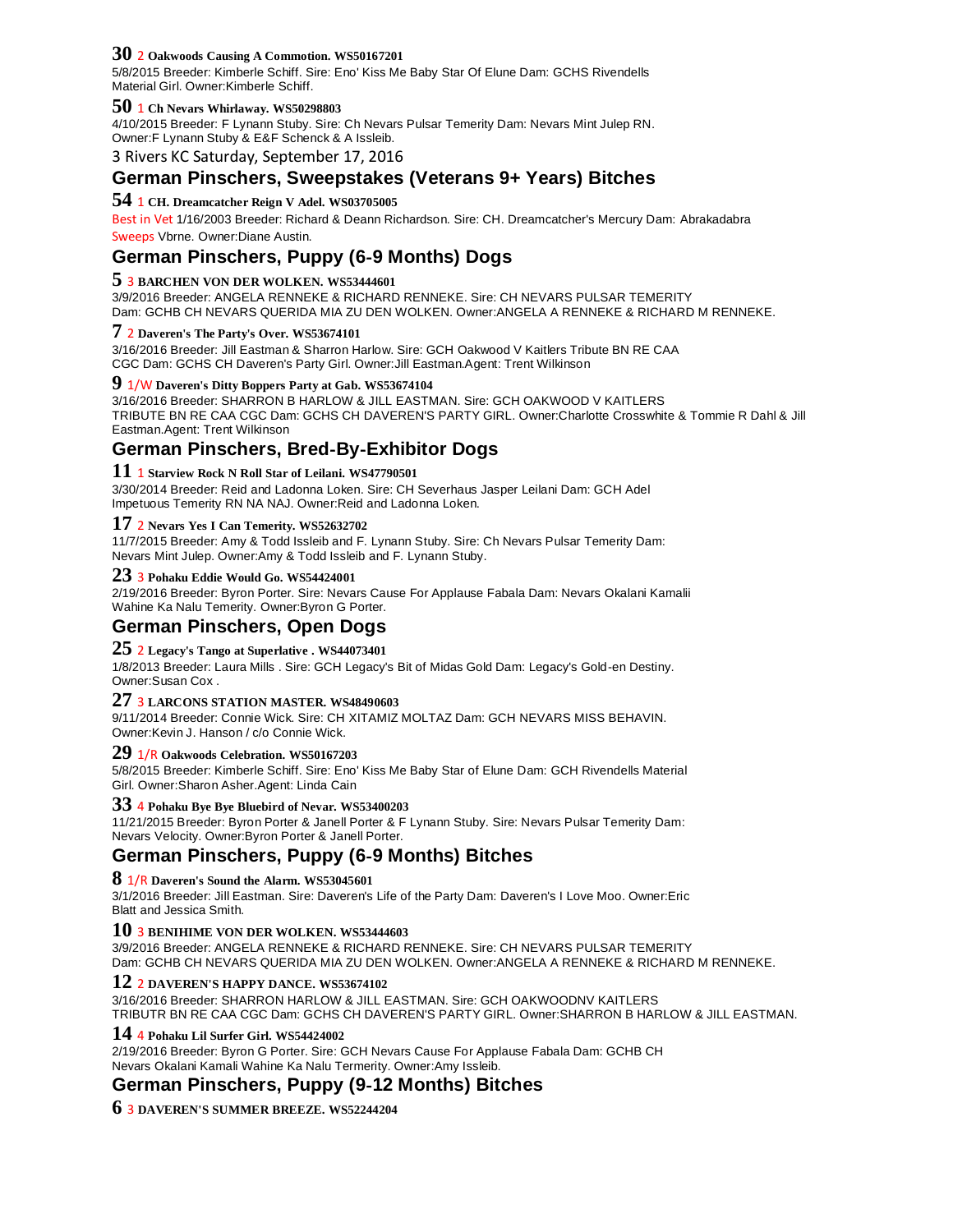12/13/2015 Breeder: Jill Eastman . Sire: GCH Clefell's Romeo Dam: GCH Daveren's Tribute To An Amazing Dream . Owner:Velda & Michael Barkman.

## **16** <sup>1</sup>**Daveren's What Dreams May Come for LinDee. WS52244203**

12/13/2015 Breeder: Jill Eastman. Sire: GCH Clefell's Romeo Dam: GCH Daveren's Tribute to an Amazing Dream. Owner:Linda and Allen Anderton.

3 Rivers KC Saturday, September 17, 2016

#### **18** <sup>2</sup>**Nevars Xtreme Temerity. WS52734502**

10/25/2015 Breeder: Amy Issleib, F Lynann Stuby. Sire: GCH Nevars Quick Silver Dam: CH Nevars Upfront Temerity. Owner:C Dwyer, L Croley, A Issleib, L Stuby.

## **German Pinschers, Bred**‐**By**‐**Exhibitor Bitches**

## **20** <sup>3</sup>**Larcons Lil Engine That Could. WS48490604**

9/11/2014 Breeder: Connie Wick. Sire: CH Xitamiz Moltaz Dam: GCH Nevars Miss Behavin RATN. Owner:Connie Wick.

## **22** <sup>1</sup>**Immer Treu Lady's Last Gift. WS50412901**

6/1/2015 Breeder: Lorraine Shore. Sire: CH Immer Treu V Oakwood True Heart RN Dam: GCH Lilla Eneby's Xip'Xperia RN. Owner:Lorraine Shore.

#### **26** <sup>2</sup>**Superlative's Dirty Karma . WS54091301**

7/25/2015 Breeder: Susan Cox. Sire: CH Superlative's Maximillion Dam: Superlative's Dakota . Owner:Susan Cox.

## **German Pinschers, Open Bitches**

**28** <sup>2</sup>**Masterkarn FancyPants IsOnFire (Australia). 4100212187**

3/17/2012 Breeder: Mr J & Mrs A Fryer. Sire: Masterkarn Did It I Did Dam: Eva Gabor of Melka. Owner:Amy Issleib.

## **30** 1/W/BW **Oakwoods Causing A Commotion. WS50167201**

5/8/2015 Breeder: Kimberle Schiff. Sire: Eno' Kiss Me Baby Star Of Elune Dam: GCHS Rivendells Material Girl. Owner:Kimberle Schiff.

### **German Pinschers, Best of Breed**

#### **15 Daveren's Atomic Love. WS52244202**

12/13/2015 Breeder: Jill Eastman. Sire: GCHS CH Clefell's Romeo Dam: GCHB CH Daveren's Tribute to an Amazing Dream. Owner:Jill Eastman.

#### **19 Nevars Xcess Temerity. WS52734501**

10/25/2015 Breeder: Amy Issleib & F. Lynann Stuby. Sire: GCH Nevars Quick Silver Dam: CH Nevars Upfront Temerity. Owner:Atsushi Ishii & Amy Issleib.

### **24** OS **Daveren's Midsummer Nights Dream. WS52244201**

12/13/2015 Breeder: Jill Eastman. Sire: GCHS CH Clefell's Romeo Dam: GCHB CH Daveren's Tribute to an Amazing Dream. Owner:Jill Eastman.

#### **31 Nevars Walk About. WS50298801**

4/10/2015 Breeder: F Lynann Stuby. Sire: CH Nevars Pulsar Temerity Dam: Nevars Mint Julep. Owner:Kristina Judisch & F Lynann Stuby.

## **32 GCHB CH Nevars Querida Mia zu den Wolken. WS38967504**

10/8/2011 Breeder: F. Lynann StubyG. Sire: GCH Dark Angels Aden Red Energy Dam: CH Ravenred Annie Oakley. Owner:Richard and Angela Renneke and Lyn Stuby.

#### **34 GCH Daveren's Party Girl. WS39814401**

9/13/2011 Breeder: Jill Eastman. Sire: CH Legacy's Gold-en Nugget II Dam: GCH Daveren's Amber Sunset CA. Owner:Sharron Harlow & Jill Eastman.

**35 Daveren's Wolfgang von Blitzen. WS42664201**

12/25/2012 Breeder: Jill Eastman. Sire: CH Legacy's Gold-en Nuggett II Dam: CH Daveren's Riptide. Owner:Linda and Allen Anderton.

### **36** AB **GCH Daveren's Brighter Than The Sun. WS41472801**

5/30/2012 Breeder: Jill Eastman. Sire: Masterkarn Boyznblack Dam: GCH Daveren's Amber Sunset CA. Owner:Jill Eastman.

#### **37 GCH Immer Treu V Oakwood Braveheart. WS43352101**

2/11/2013 Breeder: Lorraine Shore, Howard Shore, Kimberle Schiff. Sire: Rivendells Alpha Dam: CH Oakwood V Kaitler Rainy Night in Georgia. Owner:Jennifer Redfern, Lorraine Shore.

#### **38 Nevars Velocity. WS44523201**

7/20/2013 Breeder: F Lynann Stuby. Sire: Legacy's Time to Shine Dam: Ch Ravenred Annie Oakley. Owner:Byron Porter Janell Porter F Lynann Stuby.

#### **39 CH Nevars Urban Cowboy Temerity . WS44273301**

3/4/2013 Breeder: Amy Issleib & F Lynann Stuby . Sire: Xitamiz Moltazá Dam: Nevars Mint Julepá . Owner:Velda &ááMichael Barkman ááá&áAmy Issleib .

#### **40 GCHB Oakwoods Who's That Girl. WS46108503**